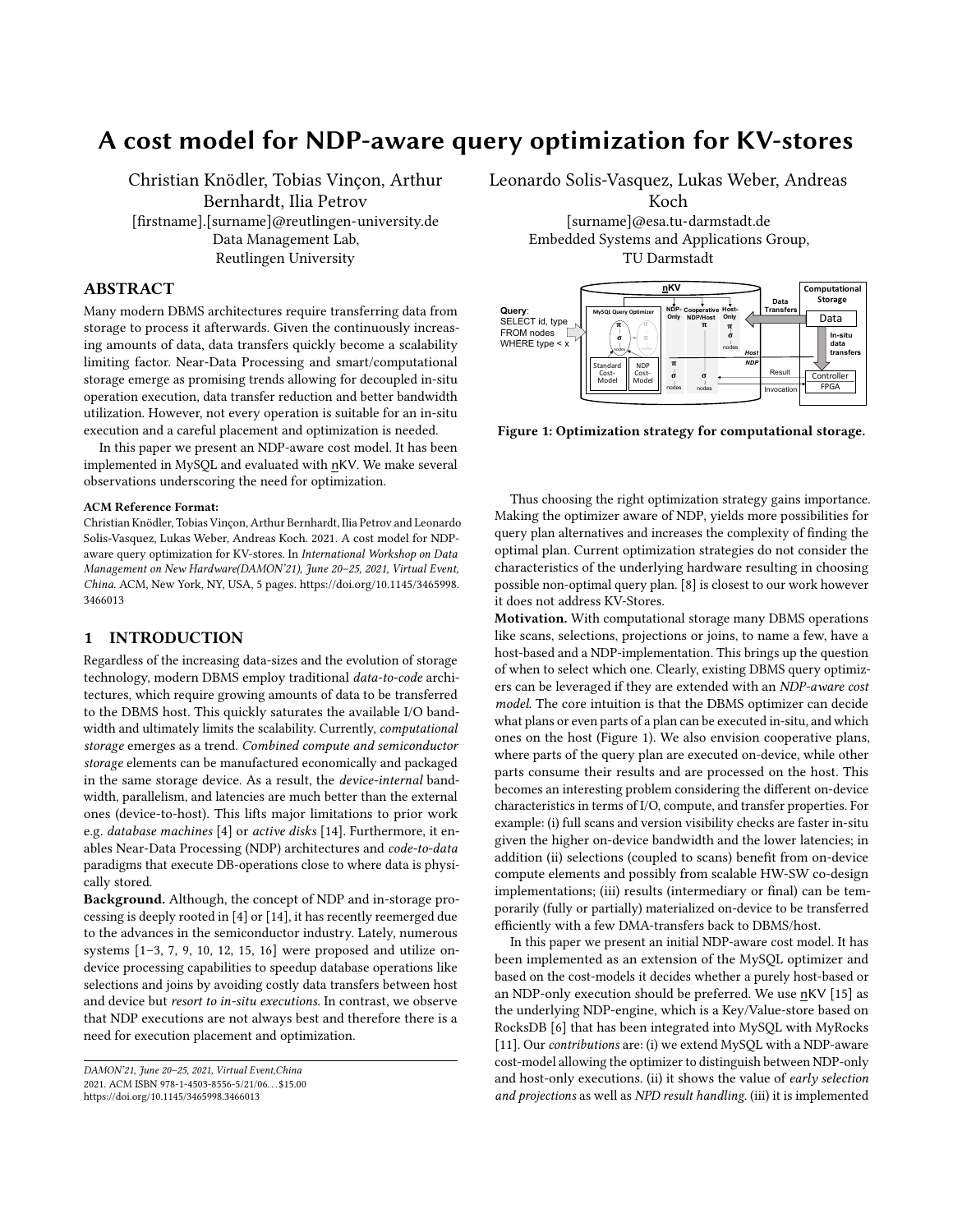in nKV [\[15\]](#page-4-9) and tested on real computational storage hardware: COSMOS+ NVMe SSD [\[13\]](#page-4-14).

## 2 NDP-AWARE COST MODEL

Cost-based optimization is a classical technique, where the query optimizer enumerates possible query plans, estimating their execution costs according to a cost-model and an abstract hardware model. Ideally, it selects the plan with the lowest total cost. In MySQL/MyRocks we introduce a new NDP cost-model and costs of each plan are estimated both by the standard and the NDP costmodel. Furthermore, we emphasize typical heuristics such as early selection or early projection because of their NDP relevance. While both reduce data transfers and sizes, the former yields better utilization of the on-device I/O properties and thus higher selectivity tolerance, whereas the latter reduces the result sizes and yields efficient transfers. Early selection (or selection push-down) is an optimization heuristic, aiming to evaluate selection predicates as early as possible (ideally as part of a scan) and possibly swapping the order of joins and selections. In terms of NDP it effectively reduces the result-set size through in-situ tuple-filtering. In contrast, early projection is an optimization heuristic aiming to perform projections first to reduce the size of the resultant records. Like early selection it is not always possible, for instance due to commutativity constraints. In NDP settings, early projections enables in-situ attribute-filtering, which decreases the result-set sizes even further and minimizes expensive memcpy operations on device.

Moreover, we focus on NDP-operations on the value, as keyoperations are supported by the LSM storage organization, and by auxiliary structures, i.e. fence pointers or Bloom-filters. Fence pointers are a kind of Min/Max key index per SST and block that can support range filtering and estimation. Bloom-filters, typically created on the key and for each SST, efficiently support pointfiltering.

The total execution time for a value-scan is intuitively expressed as:  $c_{total} = c_{scan} + c_{cpu} + c_{transfer}$ , where  $c_{transfer}$  is the cost for transferring the data from device to the host;  $c_{scan}$  is the (enginespecific) cost of scanning the table; and  $c_{cpu}$  accounts for the CPU processing costs. We define the individual terms in two different cost models: (a) host-only execution – equations [\(2\)](#page-1-0), [\(3\)](#page-1-1) and [\(4\)](#page-1-2); and (b)  $NDP\text{-}execution$  – equations [\(5\)](#page-1-3), [\(6\)](#page-1-4) and [\(7\)](#page-1-5).

$$
c_{total} = c_{scan} + c_{cpu} + c_{transfer}
$$
 (1)

$$
c_{transfer\_host} = \frac{(n_{records} \cdot MRI)}{BS} \cdot BTT \tag{2}
$$

$$
c_{scan\_host} = RDBST
$$
 (3)

$$
c_{cpu\_host} = n_{records} \cdot REC \tag{4}
$$

$$
c_{transfer\_NDP} = \frac{(SEL \cdot n_{records} \cdot PB)}{BS} \cdot BTT \tag{5}
$$

$$
c_{scan\_NDP} = RDBST \cdot DEV_{type}
$$
 (6)

$$
c_{cpu\_NDP} = \frac{(n_{records} \cdot REC_{NDP} \cdot PB)}{MRL} \tag{7}
$$

Transfer Costs. The transfer time is expressed by equations [\(2\)](#page-1-0) and [\(5\)](#page-1-3) for both models, as the number of blocks multiplied by the transfer latency. Some important differences result from selectivity estimation and from handing early projections. We leave the in-situ support for the selectivity and cardinality estimation for <span id="page-1-6"></span>Table 1: Flash Latencies and Bandwidth (BW) of the COSMOS+ OpenSSD for different levels of parallelism.

|            |        | Read Latency per 4 KB $\lceil \mu s \rceil$ |          |             |  |  |  |
|------------|--------|---------------------------------------------|----------|-------------|--|--|--|
|            | Host   | 486                                         |          |             |  |  |  |
|            | Device | 200 - 400 (depending on LUNs and Channels)  |          |             |  |  |  |
| Access     | Pages  | Parallelism                                 | BW[MB/s] | <b>IOPS</b> |  |  |  |
| Random     | 1500   | 1 Ch. 1 LUN                                 | 52       | 3000        |  |  |  |
|            | 1500   | 2 Ch. 1 LUN                                 | 102      | 6000        |  |  |  |
|            | 1500   | 1 Ch. 8 LUN                                 | 108      | 6000        |  |  |  |
|            | 1500   | 2 Ch. 8 LUN                                 | 213      | 13000       |  |  |  |
| Sequential | 640    | 2 Ch. 8 LUN                                 | 217      | 13000       |  |  |  |

future work. Early projections must be preferably handled in-situ, as they are important means for reducing the size of the projected records PB, and thus the result set size of NDP executions. Since host executions need to transfer the raw data from device to host, they can still benefit from early projections, however in terms of processing cost, not in terms of reduction of data transfers from storage.

Result-set size estimation is an important factor for estimating the total cost of NDP-executions. For a full scan (without selection predicate), it is estimated in terms of the number of records and the mean-record length ( $MRL$ ). For a key-scan, the estimation is facilitated by fence-pointers to determine the expected number of keys and the MRL or the projectivity (i.e. the number of projected attributes). Furthermore, it is possible to pack multiple transfer units together in-situ and transfer them efficiently as a single DMA transfer back to the host. All of these lead to lower transfer costs for the NDP execution, which is accounted by SEL (Eq. [5\)](#page-1-3). Alternatively, for host-executions (Eq. [2\)](#page-1-0), we consider the full amount of records for the calculation of the transfer costs, since the current cost model does not differentiate between value- and index-scans.

Scan Costs. During a full scan MySQL as well as the NDPexecution need to scan the whole data set. However,  $c_{scan}$  costs (Eq. [\(3\)](#page-1-1) and [\(6\)](#page-1-4)) may differ significantly depending on the class of computational storage devices. Commodity devices, such as the COSMOS+ used in this work, exhibit  $c_{scan NDP}$  costs ( $DEV_{type} = 1$ ) equal to the host  $c_{scan\_host}$ , since the on-device bandwidth is approximately equal to the device-to-host bandwidth. This changes with enterprise devices, which tend to have higher on-device bandwidth and therefore  $DEV_{tube} = 0.5 ... 0.7$  (Eq. [6\)](#page-1-4).

<span id="page-1-3"></span><span id="page-1-2"></span><span id="page-1-1"></span><span id="page-1-0"></span>Index scans differ because of the on-device properties and the underlying storage organization. nKV is an LSM-tree based KV-store on top of RocksDB under MyRocks. Hence, the typical auxiliary structures such as fence pointers and Bloom-filters are available and memory resident as they are loaded by MySQL/MyRocks during startup. This significantly reduces the index-scan effort (key predicates) in host-only scenarios.

<span id="page-1-5"></span><span id="page-1-4"></span>In contrast, an on device index scan needs to read the index first, however nKV accelerates the process in two stages. Firstly, nKV also utilizes the fence-pointers in NDP-scenarios as part of the NDPcall preparation, thus reducing the number of SST to be processed on device. Secondly, because SST-organized LSM-trees resemble clustered indices, the respective KV-records (on an SST) can be read directly without any index-to-record I/O overhead. We leave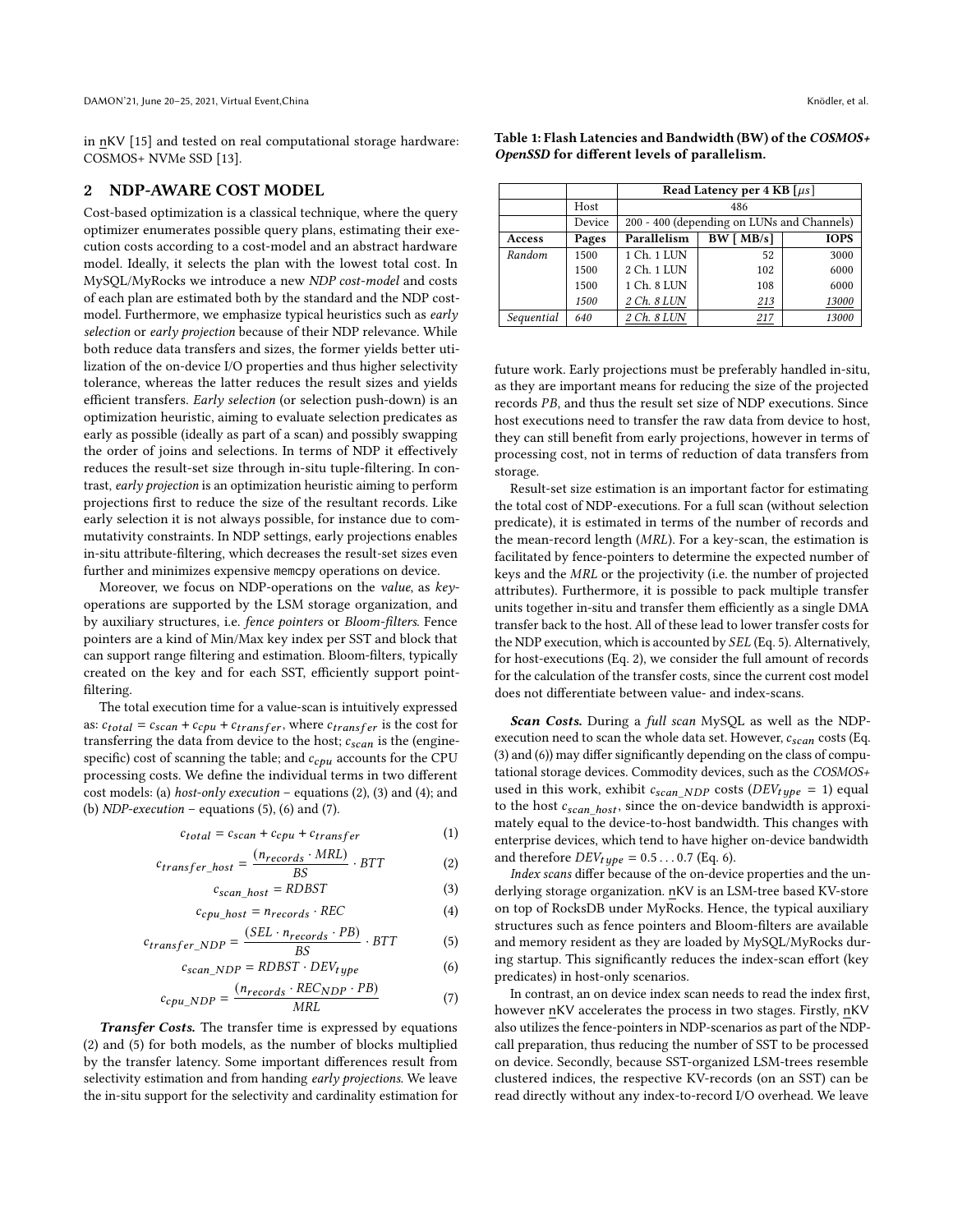A cost model for NDP-aware query optimization for KV-stores DAMON'21, June 20-25, 2021, Virtual Event,China

<span id="page-2-0"></span>Table 2: Expensiveness of **memcpy** on device compared to host

| Size [KB] | memcpy | Device Time $\lceil \mu s \rceil$ | Host Time $\lceil \mu s \rceil$ |
|-----------|--------|-----------------------------------|---------------------------------|
|           | 1000   | 284                               | 20                              |
| 10        | 1000   | 2592                              | 202                             |
|           | 10000  | 2831                              | 194                             |
| 10        | 10000  | 25920                             | 1973                            |

unclustered indices for future work. Overall, the current cost-model does not distinguish between full-scan and clustered index-scan, and consequently calculates the same costs.

**Processing/CPU Costs.** MySQL uses a fixed cost of  $REC = 0.2$ for evaluating a single record (see Eq. [\(4\)](#page-1-2)). The NDP costs  $REC_{NDP}$ vary significantly, depending on the type of computational storage device. On the one hand, newer enterprise devices offer extensive compute performance and parallelism due to higher clock frequencies, larger FPGA area, and optimized heterogeneous processing elements. On the other hand, we still rely on the dual ARM-cores of the COSMOS+ for NDP. Due to the limited performance of the 667 MHz dual ARM-cores, the end-to-end performance is lower and thus, the cost for evaluating a single record  $REC_{NDP} = 0.5$  is higher than  $REC$  (Eq. [\(7\)](#page-1-5)).

This can be demonstrated by comparing the duration of the expensive memcpy on-device against the host as shown in Table [2.](#page-2-0) Copying 1 KB of data is more than 10× slower on device compared to the host. Therefore, lower projectivities and early projection help avoiding unnecessary memcpy-operations on device, and thus improve performance.

## 3 EVALUATION

The evaluation is performed in MySQL 5.6/MyRocks [\[11\]](#page-4-13) on a server, equipped with a 3.4 GHz Intel i5, 4GB RAM and Debian 4.9 with ext3. The main computational engine of the COSMOS+ platform is a Xilinx Zynq-7000 System-on-Chip that combines two ARM Cortex-A9 cores with an FPGA. The COSMOS+ [\[13\]](#page-4-14) is exposed as NVMe block device (BLK-baseline), and as an NVMe NDP-device to nKV (NDP-baseline). The block size is 32KB. Its basic I/O characteristics are shown in Table [1.](#page-1-6)

Our dataset is based on the nodetable of LinkBench [\[5\]](#page-4-15), with minor changes to align for the 32-bit COSMOS+ ARM: id field is UINT32, while the data field is a fixed size char[144]. The dataset comprises 1M records amounting to 181MB. Due to a hardware limitation in the COSMOS+ DMA-engine, the max. result size of an NDP-call is 1MB. For larger sizes, we extrapolate  $c_{transfer \ NDP}$ (Eq. [\(5\)](#page-1-3)) based on the 1MB latency (NDP Extrapolated, Figure [3\)](#page-3-0).

Workload. We execute a query varying its selectivity and projectivity (i.e. number of projected attributes):

SELECT **proj** FROM nodetable WHERE type < **sel**.

Execution is performed in host-only settings – based on colddata, as well as in NDP-only settings – utilizing a single core on the COSMOS+ in an intervention-free manner.

**Experiment 1:** In an initial experiment (Figure [2\)](#page-2-1) we stress MySQL with different selectivities SEL and projectivities PROJ. The

| Table 3: Parameters of the NDP-aware cost-model |  |  |
|-------------------------------------------------|--|--|
|-------------------------------------------------|--|--|

| Variable      | Description                                     |
|---------------|-------------------------------------------------|
| MRL           | Mean record length [bytes] (MySQL statistics)   |
| PB            | Projected record length [bytes]                 |
| <b>BS</b>     | Block size [bytes]                              |
| <b>BTT</b>    | Block transfer time                             |
| <i>RDBST</i>  | RocksDB scan time                               |
| $DEV_{type}$  | NDP scan acceleration factor w.r.t. device type |
| <b>REC</b>    | Row evaluate cost                               |
| <b>RECNDP</b> | NDP row evaluate cost                           |
| $n_{records}$ | Number of records                               |
| SEL.          | Estimated selectivity (with key) otherwise 1    |

goal is to investigate the parts of the problem space where the sub-optimal plans are chosen due to inexact cost estimation.

We observe that the wrong plan is selected for index-scans at the mid-selectivity range (Figure [2\)](#page-2-1). The root cause for this behaviour is that the selectivity estimation for index-scans yields approximately the same costs and therefore the both cost models (NDP and host) differ in the CPU and transfer costs. That said, the cost estimations differ by a small margin and the real execution times for those selectivities are close to each other (Figure [3.](#page-3-0)b, 20%-40%).

Insight: Given the basic workload, the cost model estimates the costs mostly correctly, yielding appropriate plan selection.

Experiment 2: Selectivity. We continue our experimental evaluation by investigating the impact of varying the selectivity SEL from 0% to 100% (Figure [3.](#page-3-0)c). For this experiment we limit the projectivity to a single attribute – the ID column. Furthermore, the selection is performed on the value attribute TYPE. Consequently, the impact of typical auxiliary structures such as fence pointers and Bloom-filters is avoided, and only the effects of the scan are visible. Interestingly, the optimizer prefers early selection and NDPexecution to minimize the execution costs, which is inline with our initial hypothesis. As a result the in-situ selection is faster for all selectivities.

Insight: The expected performance impact of early selection and in-situ filtering is correctly preferred by the cost model, yielding 2× performance improvement.

Furthermore, we investigate the impact of varying selectivity SEL on NDP index-scans (Figure [3.](#page-3-0)b). Because of the underlying

<span id="page-2-1"></span>

| Query                                     | selectivity [%] |            |            |            |            |             |            |            |            |            |            |
|-------------------------------------------|-----------------|------------|------------|------------|------------|-------------|------------|------------|------------|------------|------------|
|                                           | $\Omega$        | 10         | 20         | 30         | 40         | 50          | 60         | 70         | 80         | 90         | 100        |
| SELECT id FROM nodes<br>WHERE type<=x     | <b>NDP</b>      |            | NDP NDP    | <b>NDP</b> |            | NDP NDP NDP |            | <b>NDP</b> | <b>NDP</b> | <b>NDP</b> | <b>NDP</b> |
| SELECT * FROM nodes<br>WHERE type <= x    | <b>BLK</b>      |            | BLK BLK    | <b>BLK</b> | BLK I      | <b>BLK</b>  | <b>BLK</b> | <b>BLK</b> | <b>BLK</b> | <b>BLK</b> | <b>BLK</b> |
| SELECT id FROM nodes<br>WHERE $id \leq x$ | <b>BLK</b>      |            | BLK NDP    | <b>NDP</b> | <b>NDP</b> | <b>NDP</b>  | NDP        | <b>NDP</b> | <b>NDP</b> | <b>NDP</b> | <b>NDP</b> |
| SELECT * FROM nodes<br>WHERE $id \leq x$  | <b>BLK</b>      | <b>BLK</b> | <b>BLK</b> | <b>BLK</b> | <b>BLK</b> | <b>BLK</b>  | <b>BLK</b> | <b>BLK</b> | <b>BLK</b> | <b>BLK</b> | <b>BLK</b> |

Figure 2: Overall, the cost-model estimates the correct execution plan. Only index-scans with projection are estimated falsely for certain selectivities.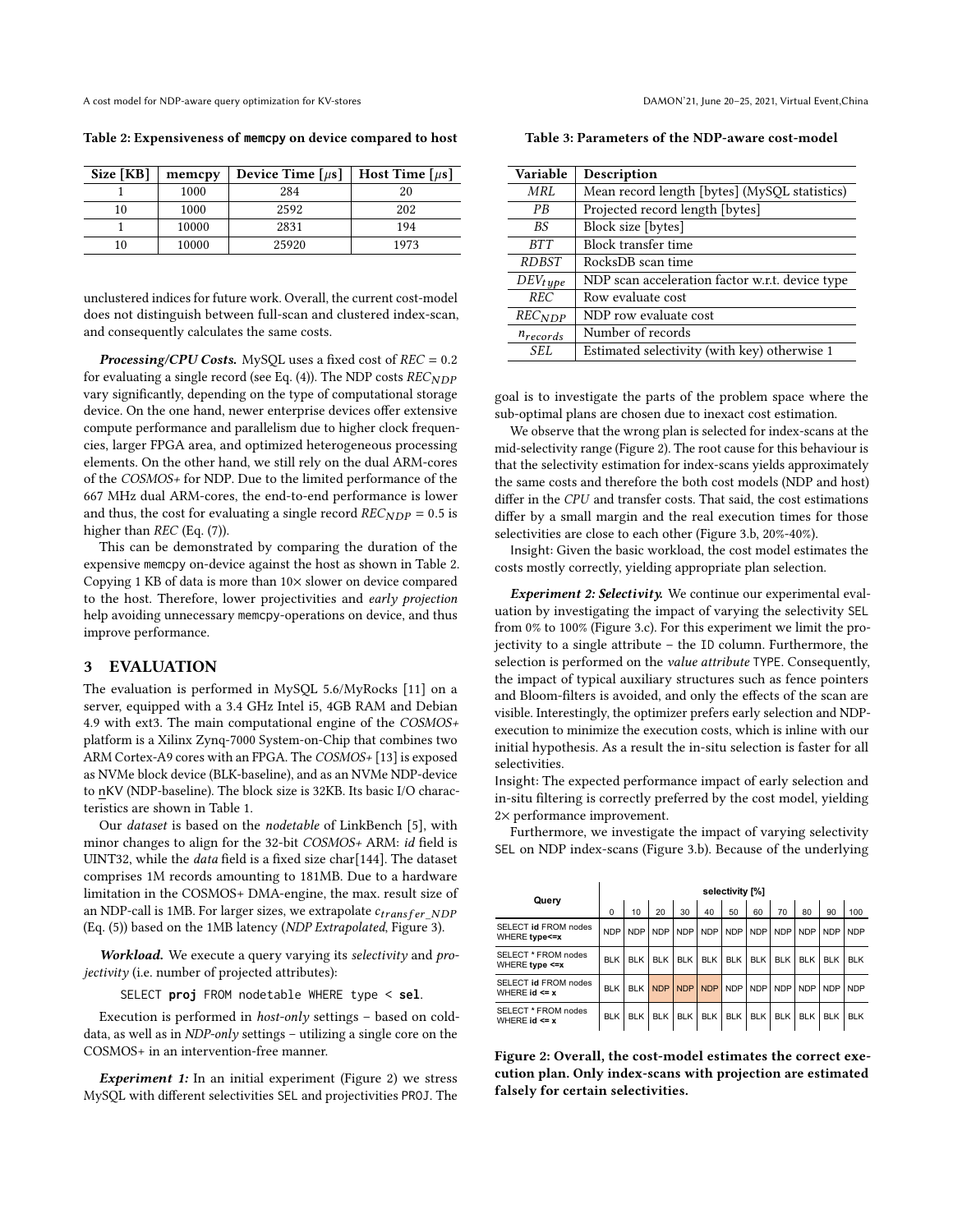<span id="page-3-0"></span>

(a) SELECT \* FROM nodes WHERE type <= x

Figure 3: Comparison of MySQL and Extrapolated NDP execution times (lower is better) for different types of projectionand selection- queries showing the benefits and limitations of computational storage execution.

LSM-tree storage organization, it is reasonable to claim that the experiment resembles a clustered index. We leave experiments with unclustered indices for future work. Our expectation is that increasing selectivities will have lower impact on the NDP indexscan because of the better I/O and result set transfer properties. We observe that for SEL  $\geq 40\%$  the NDP scan is faster. This is because the in-situ random I/O has low overhead and is as fast as sequential (see Table [1\)](#page-1-6).

Another hypothesis is that the NDP index-scan curve (Figure [3.](#page-3-0)b) should remain essentially flat with increasing selectivities because of the low-overhead in-situ I/O. However, we observe the NDP curve increases (Figure [3.](#page-3-0)b), indicating rising NDP index-scan costs. This is due to memcpy overhead on ARM (Table [2\)](#page-2-0), which is proportional to the number of records to be processed and the selectivity. Insight: Considering the better on-device I/O properties, the in-situ index-scan outperforms the host for high selectivities.

Experiment 3: Selectivity and Projectivity. In the last experiment we investigate the effect of result set transfer (Figure [3.](#page-3-0)a). To this end we repeat Experiment 2, Figure [3.](#page-3-0)c with full PROJ.

Our expectation, based on experiments 1 and 2, is that the performance is sensitive to size of the result-set, which in turn depends on the projectivity (and on the selectivity).

As expected, we observe that with full PROJ the performance decreases (NDP execution time increases, Figure [3.](#page-3-0)a), yet with SEL ≤ 60% NDP is faster. As already mentioned, we extrapolate the

| Projectivity (columns)   | Selectivity $\lceil \% \rceil$ |           |            |           |  |  |
|--------------------------|--------------------------------|-----------|------------|-----------|--|--|
|                          | 30                             | 50        | 80         | 100       |  |  |
| 4 byte (id)              | baseline                       |           |            |           |  |  |
| 8 byte (id, type)        | $+41$                          | $+67.96$  | $+106.63$  | $+134.87$ |  |  |
| 12 byte (id, type, time) | $+84,71$                       | $+141,82$ | $+226, 61$ | $+284,06$ |  |  |

<span id="page-3-1"></span>Table 4: Execution time delta [ms] to measure the expensiveness of **memcpy**-operations on device

NDP performance (NDP Extrapolated) for result-sets  $\geq$  1MB, to circumvent a hardware limitation in the COSMOS+ DMA-engine.

The limiting factor is the amount of ARM processing and especially the memcpy overhead needed to perform NDP projection, while the DMA transfers themselves incur relatively low overhead. We investigate this effect, by reporting (Table [4\)](#page-3-1) the execution times for different projectivities and selectivities, relative to PROJ of the column ID from Experiment 2 (Figure [3.](#page-3-0)c). Clearly, the overhead of to preparing the result-set in the expected format in-situ is significant. Interestingly, the portion of DMA transfer times is marginal. Insight: The result-set processing overhead has a significant performance overhead and necessitates dedicated optimizations.

## 4 CONCLUSION AND FUTURE WORK

In this work we make the case for NDP-aware cost models for computational storage, as in such settings DBMS operations come in Host- and NDP-flavours and an automated selection is needed. Furthermore, we propose an initial NDP-aware cost model and substantiate it with preliminary results. Given the basic workload, the cost model estimates the costs mostly correctly, yielding appropriate plan selection. We also demonstrate the impact of early selection and early projection as well as in-situ result-set processing.

In future we see much potential and intend to extend the work to cover: (a) cooperative host/NDP plans; (b) other NDP-operations, i.e. JOIN or GROUP BY; (c) auto-tuning model parameters based on Integer-Linear-Programming to address heterogeneous computational storage hardware. Especially targeting cooperative host/NDP executions as well as heterogeneous hardware is a challenge because of its expected impact on DBMS operations in terms of reducing data transfers and targeting hardware/software co-design and configurability.

## ACKNOWLEDGMENTS

The authors wish to thank the anonymous reviewers for the valuable comments, which significantly improved the quality of the paper. This work has been partially supported by BMBF PANDAS – 01IS18081C/D; DFG neoDBMS – 419942270; HAW Prom, MWK, Baden-Würrtemberg, Germany.